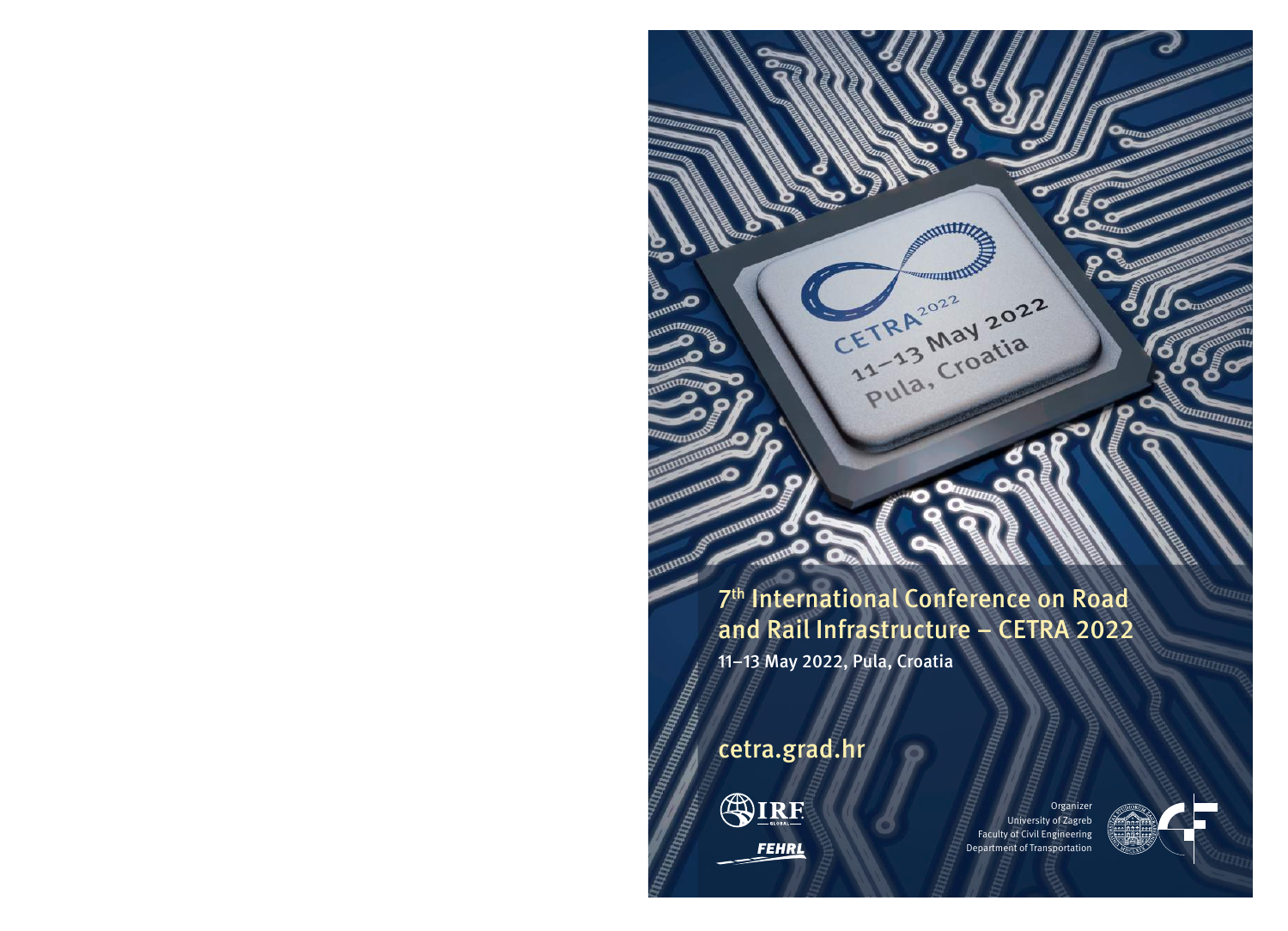### ☛☞ **Conference Goals**

Although the transport needs of nations around the world differ in detail, there is much benefit to be derived by sharing research findings and practical experience. CETRA Conference aims to provide a forum for dialogue on important issues across all disciplines and aspects of the road and rail sectors. The main gaps to be filled are those between researchers and practitioners in design, construction, maintenance, and management of transport infrastructure systems, especially regarding an increased need for climate change adaptation, smart construction materials, and infrastructure data analysis.

CETRA Conference serves as a platform for a broad blend of scientific and technical papers in the fields of Civil, Transport, Geotechnical, Environmental and Traffic Engineering. Papers considered for publication are original papers that form a contribution to the theory or practice of infrastructure engineering, present state-of-the-art on topics related to infrastructure, or case studies in which theory is applied to a significant infrastructure problem.

### ☛☞ **Conference Topics**

Topics of interest for submission include, but are not limited to the following areas of road and rail engineering:

- ▸ Infrastructure planning, design, (re)construction, modernization, and management; building information modelling; innovation and sustainability; monitoring, modelling, condition assessment, optimization, and maintenance.
- $\triangleright$  Traffic planning, modelling, design, and safety; computer techniques and simulations; travel time and service quality; operation management, sustainability, and intermodality; urban transport modelling, integration, and mobility; autonomous vehicles; alternative vehicle power supply.

#### ☛☞ **Important deadlines**

Abstract submission 10 January 2022 Abstract acceptance 20 January 2022 Full paper submission 1 March 2022 Full paper acceptance 20 March 2022

### ☛☞ **Call for Abstracts**

Authors are invited to submit abstracts of their papers via CETRA Conference website (www.grad. unizg.hr/cetra) using the on-line submission system. Abstract is restricted to 300 words and must be written in English language. All abstracts will be forwarded to the Scientific Committee for double blind review. Authors will be notified of the acceptance of their abstract via e-mail.

#### ☛☞ **Call for Papers**

After abstract acceptance, authors will be invited to send full papers up to 8 pages long (including pictures, diagrams, tables, and references). Papers considered for publication should be original papers that form a contribution to the theory or practice of infrastructure engineering, present state-of-the-art on topics related to infrastructure, or case studies in which theory is applied to a significant infrastructure problem. All submitted papers will undergo a double-blind review.

# ☛☞ **Publishing and Indexing**

All accepted papers presented at the Conference will be published in full length in the CETRA 2022 Conference Proceedings "Road and Rail Infrastructure VII", both in printed and digital form (book: ISSN 1848-9842; CD-ROM: ISSN 1848-9850). CE-TRA Conference Proceedings are indexed in WoS Core Collection (CPCI-S), Google Scholar, and TRID database, and DOI number will be assigned to each published paper.

Authors of the papers for which the Scientific Committee evaluate that significantly contribute to sci-

ence will be invited to submit their extended manuscript to scientific journals GRADEVINAR (SCI Expended Journal, www.casopis-gradjevinar.hr) published by Croatian Association of Civil Engineers and International Journal of Road and Railway Infrastructure published by University of Zagreb, Faculty of Civil Engineering, in accordance with the usual procedure for publication.

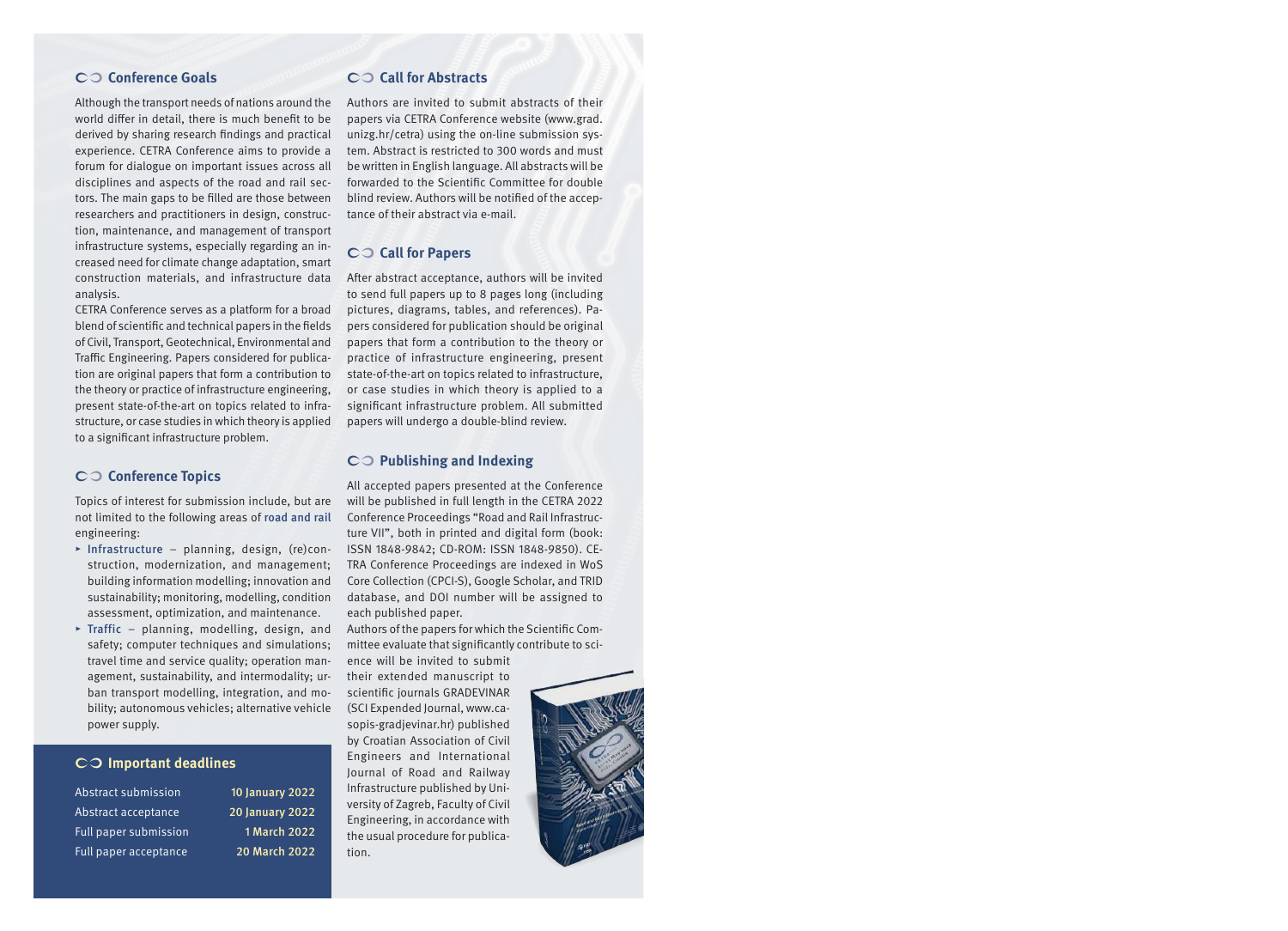### ☛☞ **Conference Organization**

#### **Chairmen**

Prof. Stjepan Lakušić Prof.emer. Željko Korlaet

#### **Organizing Committee**

Prof. Stjepan Lakušić Assist. Prof. Ivo Haladin Prof. emer. Željko Korlaet Dr. Tamara Džambas Prof. Vesna Dragčević Katarina Vranešić Prof. Tatjana Rukavina Krešimir Burnać<br>Assist Prof. Ivica Stančerić Mate Ivančev Assist. Prof. Ivica Stančerić Assist. Prof. Maja Ahac Željko Stepan<br>Assist Prof. Saša Ahac Šime Bezina Assist. Prof. Saša Ahac Assist.Prof. Josipa Domitrović

Prof. Janusz Madejski Prof. Adam Szelag Prof. Otto Plašek Dr. Thierry Goger Prof. Andreas Schoebel

### **International Academic Scientific Committee**

Stjepan Lakušić, University of Zagreb Maja Ahac, University of Zagreb Saša Ahac, University of Zagreb Darko Babić, University of Zagreb Mario Bačić, University of Zagreb Danijela Barić, University of Zagreb Domagoj Damjanović, University of Zagreb Sanja Dimter, Josip J. Strossmayer University of Osijek Aleksandra Deluka Tibljaš, University of Rijeka Josipa Domitrović, University of Zagreb Vesna Dragčević, University of Zagreb Rudolf Eger, RheinMain University Laszlo Gaspar, Széchenyi István University in Győr Kenneth Gavin, TU Delft Nenad Gucunski, Rutgers University Ivo Haladin, University of Zagreb Staša Jovanović, University of Novi Sad Vaclav Kolar, Technical University of Ostrava Željko Korlaet, University of Zagreb Meho Saša Kovačević, University of Zagreb Zoran Krakutovski, Ss. Cyril and Methodius U. in Skopje Ivan Lovrić, University of Mostar Zoran Lulić, University of Zagreb Elżbieta Macioszek, Silesian Univ. of Technology Janusz Madejski, Silesian Univ. of Technology Andrea Mariscotti, University of Genoa Stergios Mavromatis, National Tech. Univ. of Athens Tomislav Josip Mlinaric, University of Zagreb Nencho Nenov, University of Transport in Sofia Mladen Nikšić, University of Zagreb Otto Plašek, Brno University of Technology Mauricio Pradena, University of Concepcion Carmen Racanel, Tech. Univ. of Civil Eng. Bucharest Stefano Ricci, University of Roma

Tatjana Rukavina, University of Zagreb Andreas Schoebel, Vienna University of Technology Ivica Stančerić, University of Zagreb Irina Stipanović, University of Twente Adam Szeląg, Warsaw University of Technology Marko Šoštarić, University of Zagreb Marjan Tušar, National Institute of Chemistry, Ljubljana Audrius Vaitkus, Vilnius Gediminas Technical University Anđelko Vlašić, University of Zagreb

#### ☛☞ **Registration Fee and Payment**

Each paper submitted for the CETRA Conference must be covered by at least one author or student registration fee to be published. Fees cover attendance to the opening and closing ceremonies of the Conference and all the sessions; Conference proceedings, attendance certificate, bag, and other material; welcome reception, all lunches and coffee breaks, and a gala dinner. All supporting activities are organized in cooperation with the A.T.I. Travel Agency. Payment options and instructions will be available through Conference web site from February 2022.

| <b>Registration fee</b> | before 31 March | after 31 March |
|-------------------------|-----------------|----------------|
| Participants            | 350 EUR         | <b>400 EUR</b> |
| Authors                 | <b>300 EUR</b>  | 350 EUR        |
| PhD Students*           | <b>225 EUR</b>  | <b>250 EUR</b> |
| Accompanying persons**  | <b>100 EUR</b>  | <b>125 EUR</b> |

\* *CETRA Conference encourages the active participation of young scientists, with the aim to help developing the scientific leaders of the future. To be eligible for reduced conference fee, PhD students must submit the Certificate of Enrolment for the current academic year 2021/2022.*

\*\* *The fee is for participants who are not paper co-authors, and enables them to participate in welcome reception, lunches, and gala dinner.*

## ☛☞ **At the Conference**

Official languages of CETRA Conference are Croatian and English. All accepted papers are planned to be presented orally. Oral presentation must be supported by a PPT document. Template for presentations will be available for download from the web site. All PPT presentations must be in English. Each presenter will be provided with 10 – 15 minutes for oral presentation (including 2 minutes for the discussion). The oral presentation can be in Croatian or English. Simultaneous translation will be provided during sessions, opening, and closing ceremonies.